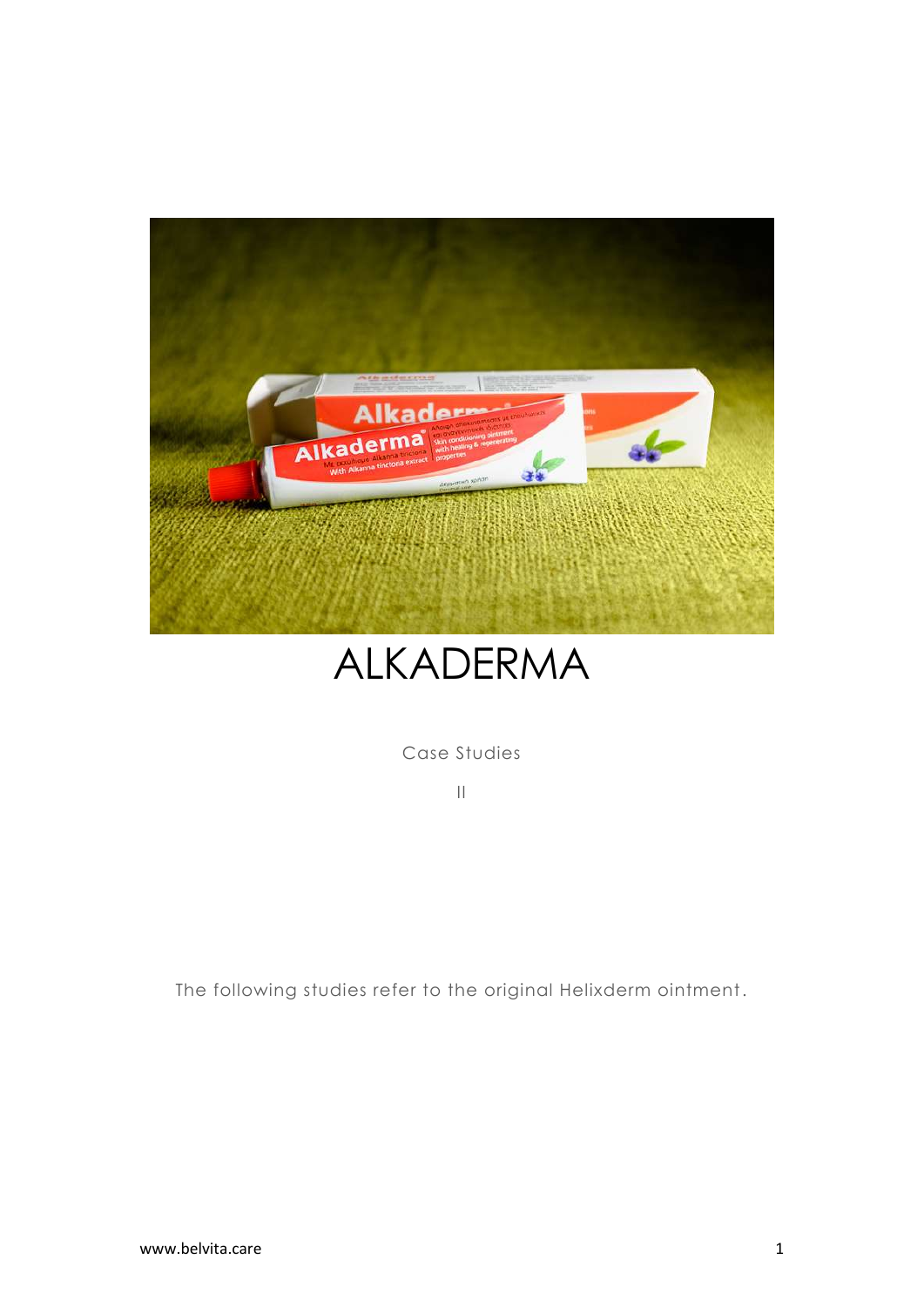## The therapeutic action of alkanna tinctoria root extract in the conservative treatment of partial-thickness burn injuries

The study was random and compared ointment treatment with conventional conservative treatment. Forty out-patients in the Plastic Surgery Department of the general State Hospital, Athens, were studied. Twenty patients were treated with the ointment and the remaining 20 with the usual conservative treatment. 'The patients' medical history was taken, including all the medicaments used prior to our treatment. A record of simultaneously administered treatment was also kept.

Following treatment, the site of injury was cleaned with water and mild soap and a thin layer of the ointment (about 0.5 min) was applied to the wound. The wound dressing was completed by a regular gauze and bandage. The same procedure was followed for the second group, but Fucidin gauze and Betadine solution were applied instead of ointment. Each patient was seen on a regular basis every 2-3 days for a period of 15 days. Neither group presented signs of reinfection. It is worth noting that the group treated with ointment showed an accelerated healing rate following the second and third change of dressings, i.e. 3 - 6 days post injury.

One common characteristic was the absence of a feeling of tension and itching, which were apparent in almost every patient subjected to the usual conservative treatment.

During the first days in the group treated with ointment we noticed increased moisture on the burn surface which soaked the dressings. It was first thought that the yellowish thick-consistency fluid was a sign of infection, but cultures displayed a clean trauma, free of pathogenic bacteria. The fluid disappeared at the next change of dressings, i.e. after 2-3 days, without any changes in the treatment.

*The therapeutic action of Alkanna Tinctoria root extract in the conservative treatment of partial-thickness burn injuries. Michaelides C, et al. Ann. Medit. Burns Club - voL 6 - n. 1 - March 1993. General State Hospital, Department of Plastic Surgery and Microsurgery, Athens, Greece*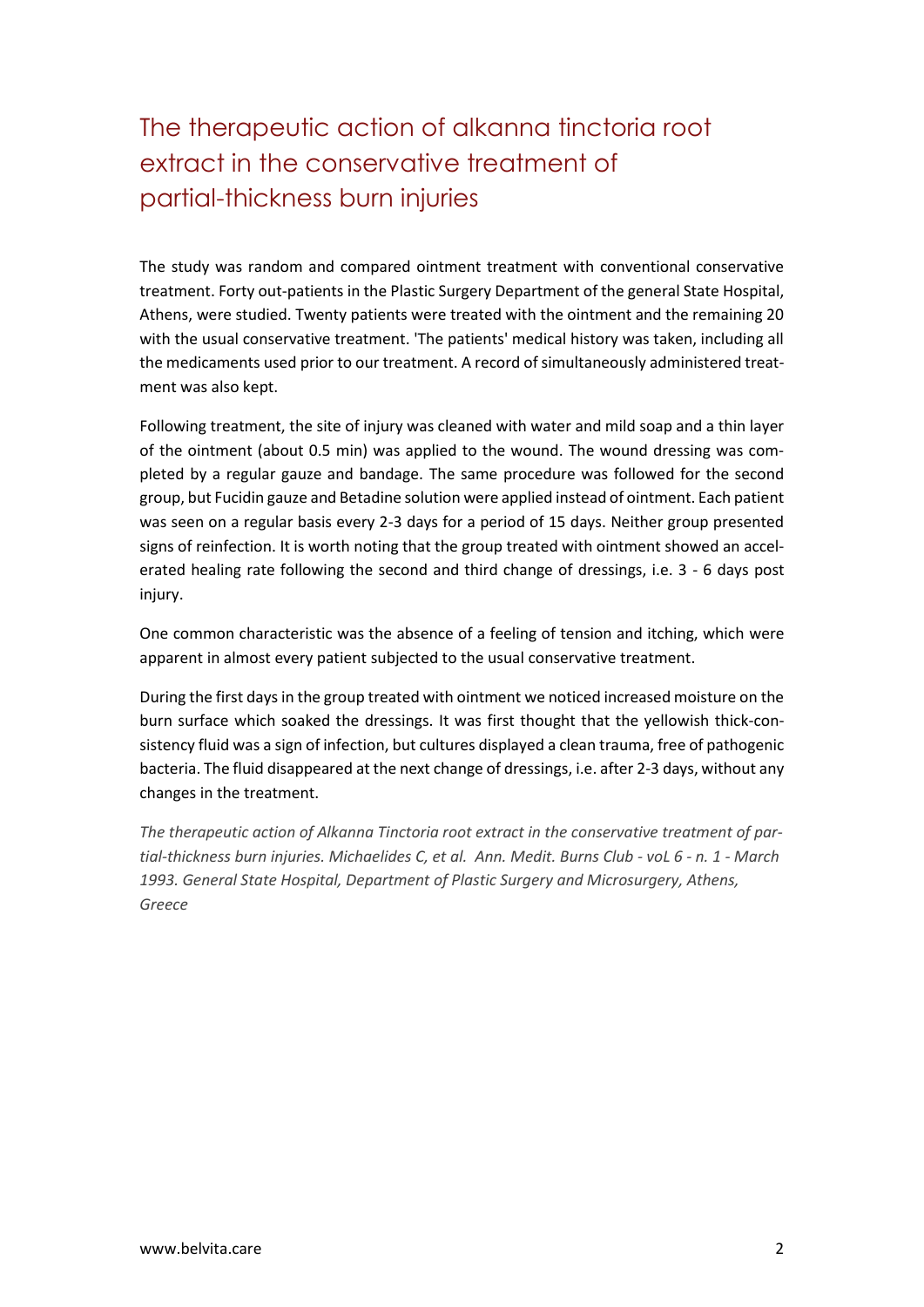# Comparative Study Between Ointment Containing Alkanna Tinctoria Oily Extract with Known Healing Pad

*The results of comparative clinical study \* of the ointment, against well-known healing pad activated carbon impregnated with silver, are listed below. The study was conducted in Dermatology Clinic of the Benjamin Franklin University (Berlin).*



**Granulation:** A very good granulation was observed for the 47% of the patients which used the ointment, while the amount was only 19% for the group which used activated charcoal pad impregnated with silver.

**Epithelization:** The results were also impressive, 53% of patients for the group of ointment, compared to 25% for the group of patients which used charcoal pad impregnated with silver.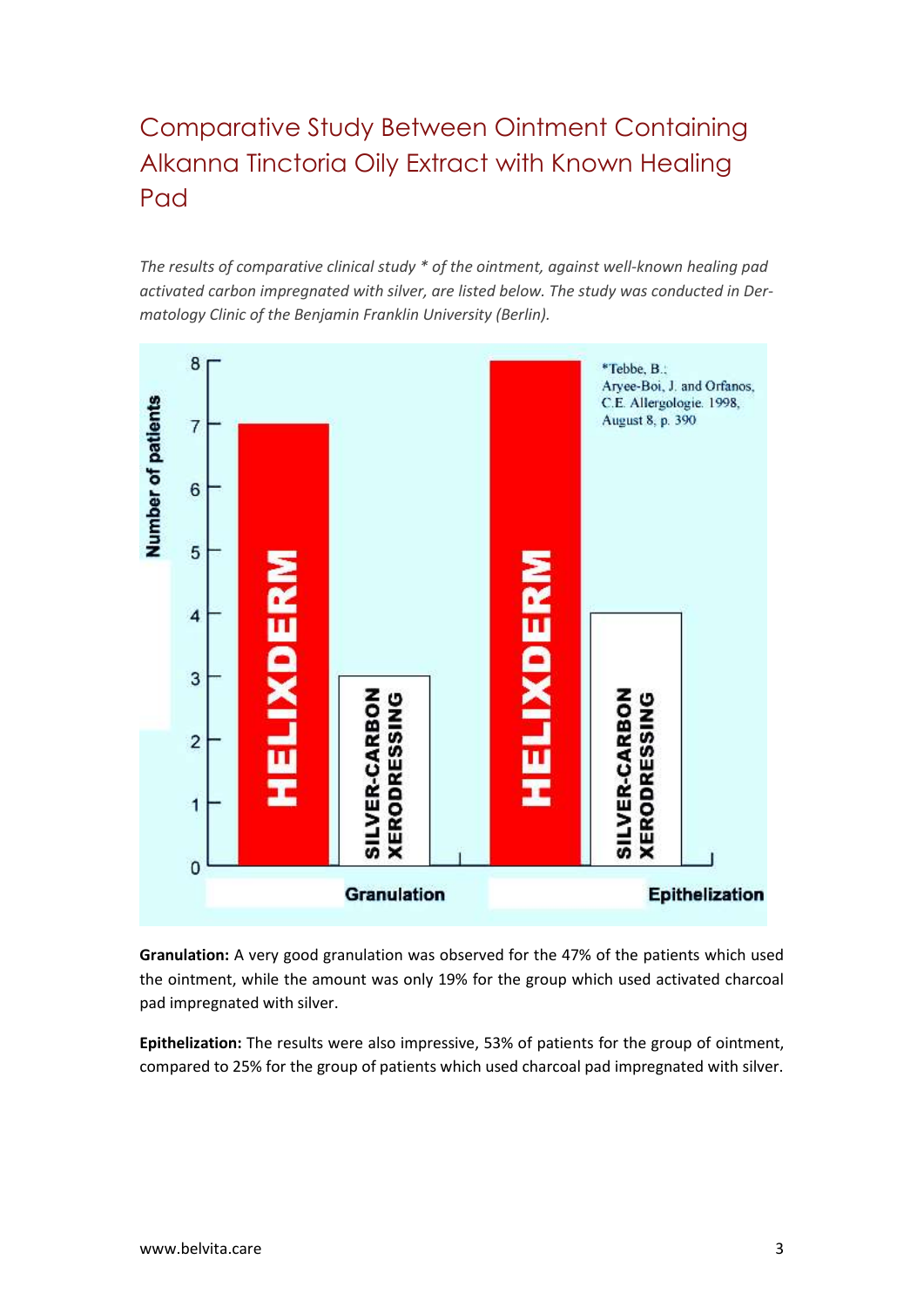#### Leg Ulcers

*Scheme 1. Showing the response to treatment with ointment containing Alkanna Tinctoria oily extract A) before treatment, B) after 2 weeks, and C) after 18 weeks of treatment*



*Scheme 2. Diagrammatical presentation of the cicatrization of the ulcer of the same patient during the period of treatment (6.10.76 to 10.28.76) at the dermatological ward of the Heidberg Hospital (Hamburg, Germany).*



*Wound healing properties of naphthaquinone pigments from Alkanna tinctoria, Papageorgiou VP. Experientia 1978;34( 11 ): 1499- 14501*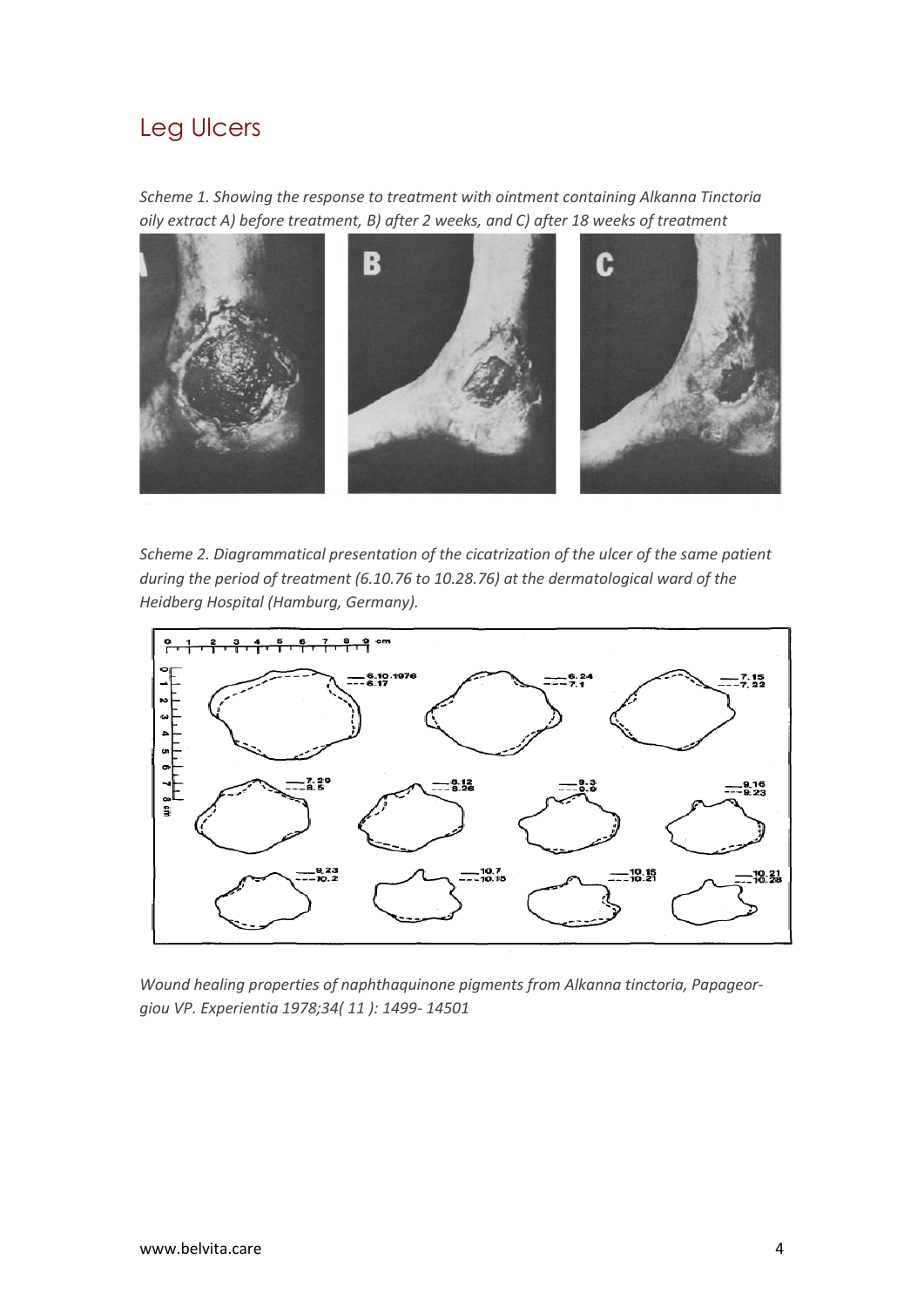

*Scheme 3. An indolent ulcer before (right) and after (left) four weeks of treatment with ointment. The patient was a 62-year-old woman and the ulcer on her right leg was previously unresponsive to treatment for ten years.*

*Chemistry and Biology of Alkannins, Shikonins and Related Naphthazarin Natural Products, Papageorgiou VP, et al. Angewandte Chemie 1999a; 38(3) :270-301*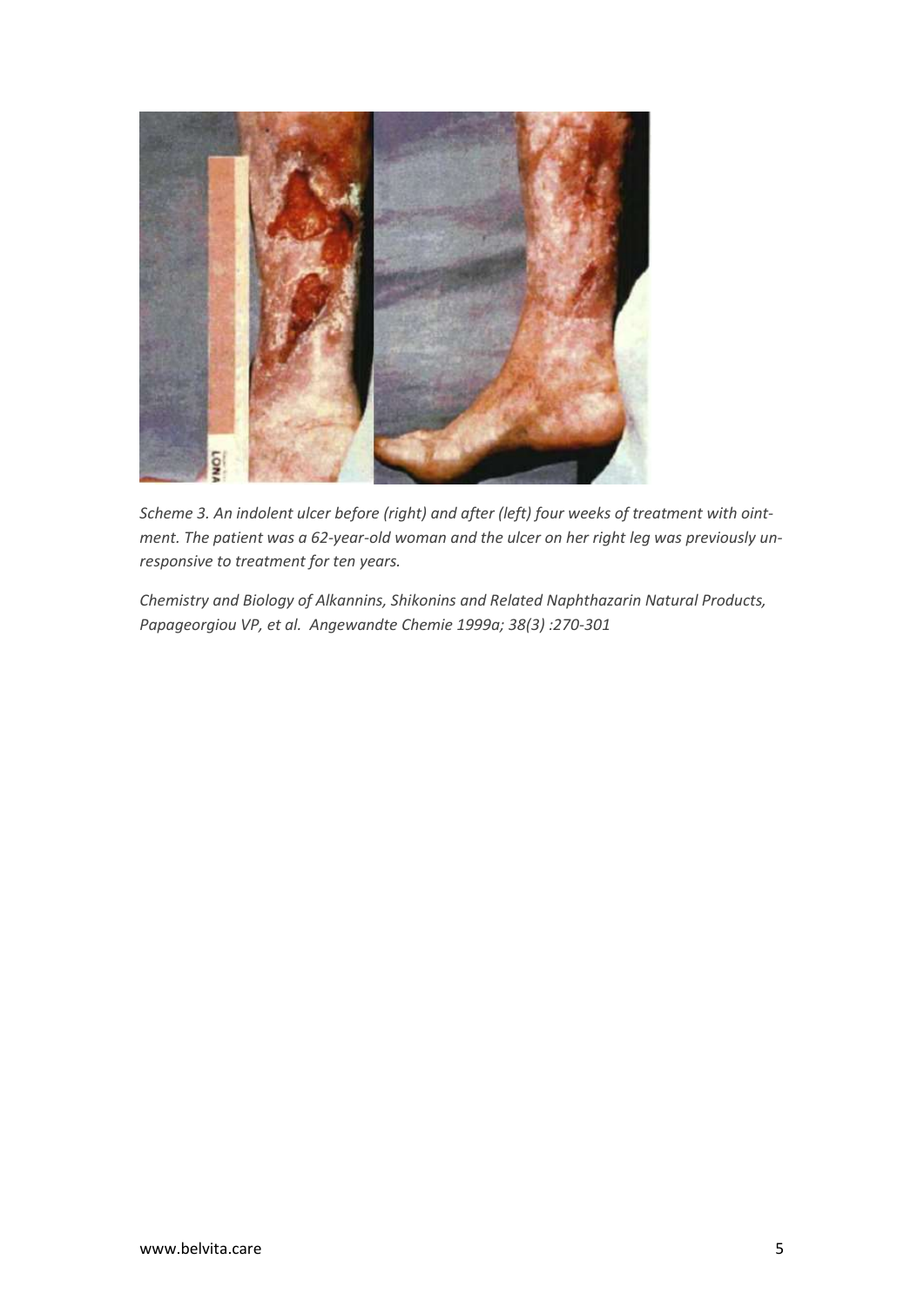### Diabetic Foot Ulcer

Diabetic patient aged 50 years suffered from two ulcers on the lower end, which was constantly growing despite treatment with powerful antibiotics. After debridement and antimicrobial treatment, the ointment was applied to create granulation tissue. The treatment was successful and satisfactory since granulation tissue above tendons was formed and skin grafting was performed, saving thus the lower end of the patient from amputation. The study was conducted at the clinic Surgical Oncology of the University General Hospital of Heraklion under the supervision of Mr. Andrew Maniou.



*Scheme 4. Healing of Diabetic ulcer during treatment with ointment.*

*Manios Α. 2011, ''ROOT ANXIETY: FROM ANCIENT CODES IN MODERN TREATMENT OF UL-CERATIONS''. Grafo A.E.-Graphics.*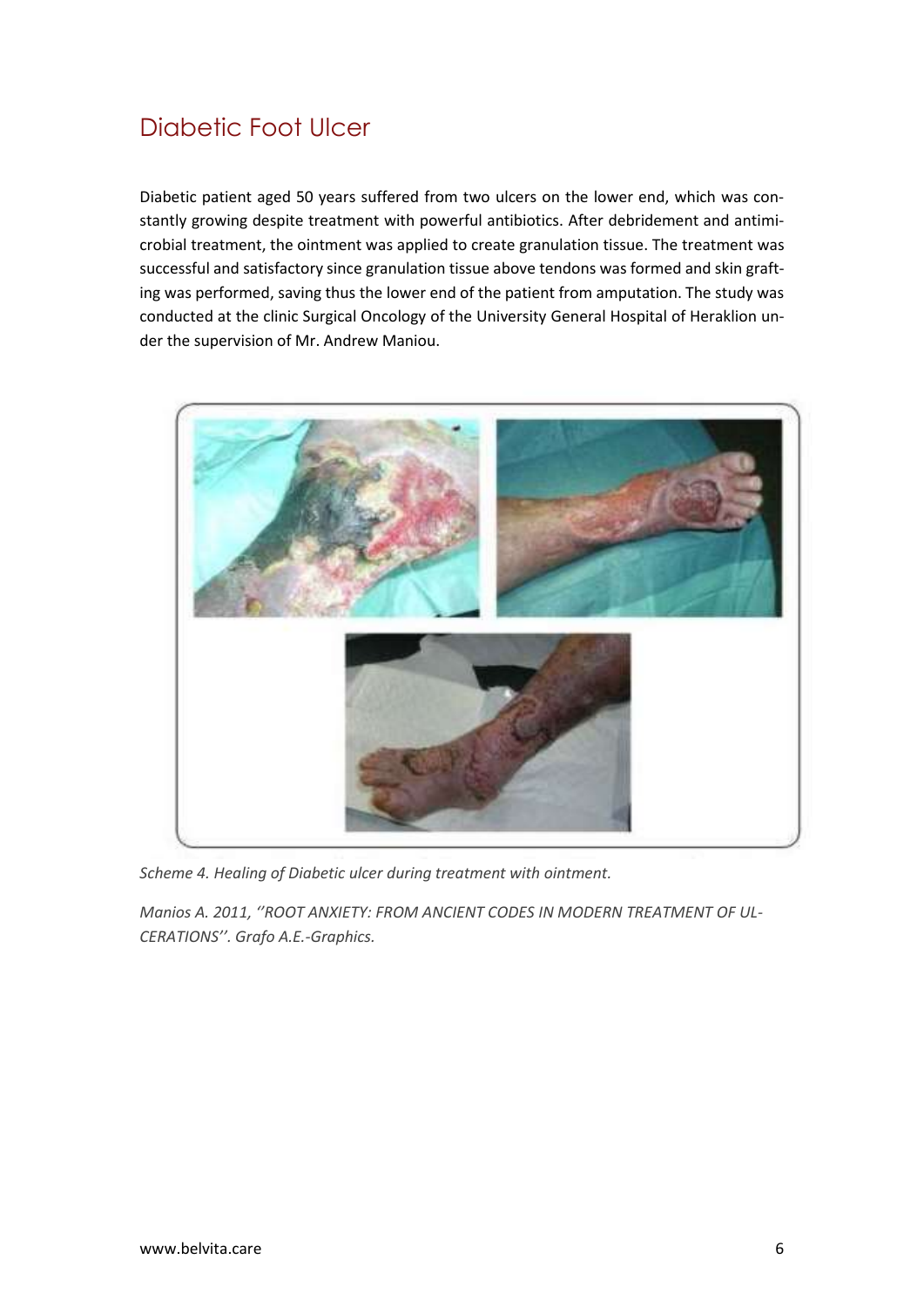#### Decubitus Ulcer

Paraplegic patient aged 40 years, was suffering from decubitus ulcer in lumbosacral region lasting two years uncovering even the sacrum. The ointment was applied after debridement and removal of necrotic tissue. The ulcer healed smoothly without surgery. The study was conducted at the clinic Surgical Oncology of the University General Hospital of Heraklion under the supervision of Mr. Andrew Manios.



*Scheme 5. (α) before treatment, (β) after 50-day treatment with ointment containing Alkanna Tinctoria oily extract (γ) after 4-month treatment*

*Manios Α. 2011, 'ROOT ANXIETY : FROM ANCIENT CODES IN MODERN TREATMENT OF UL-CERATIONS''. Grafo A.E.-Graphics.*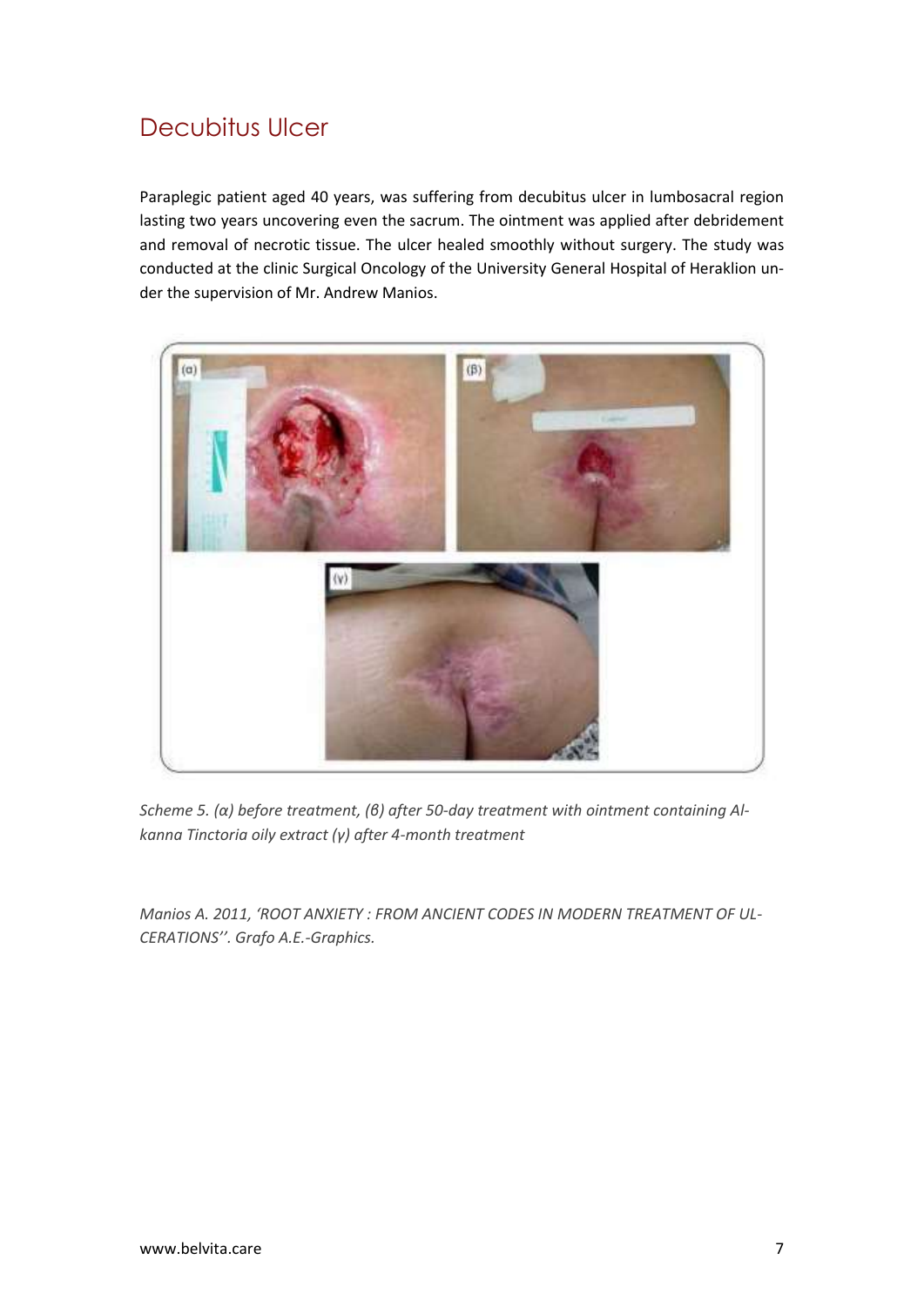## Deficit Chest Wall with Severe Sepsis

A large deficit chest-wall with severe sepsis initially treated with local therapy with ointment and after granulation, a skin graft.



 *after treatment*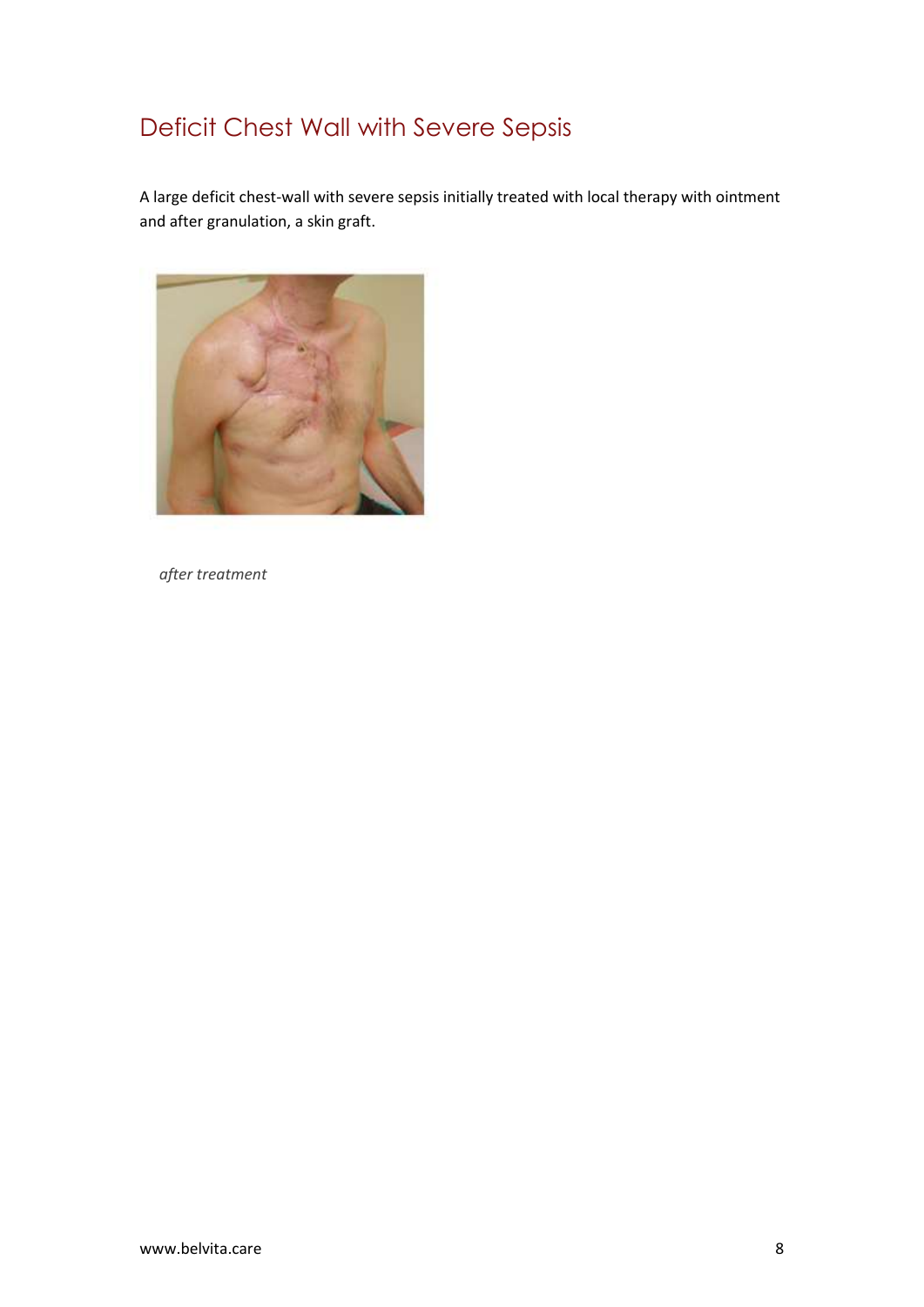## Cancer Case

Before treatment and After debridement



1-month treatment with 5-month treatment with

ointment ointment